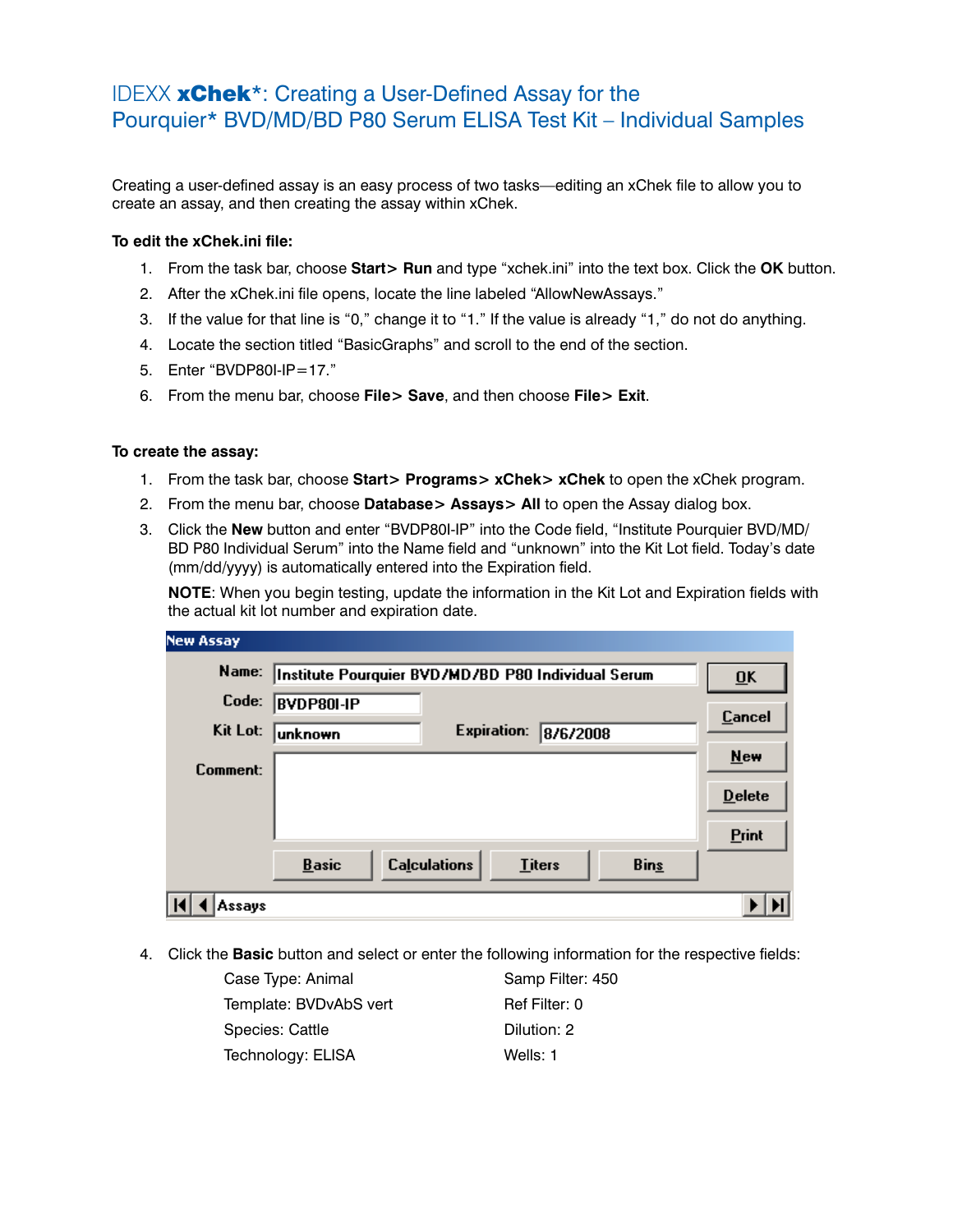| <b>New Assay</b>  |                     |                      |                         |                           |
|-------------------|---------------------|----------------------|-------------------------|---------------------------|
| Case Type: Animal |                     |                      | Samp Filter: 450        |                           |
| Template:         | <b>BVDvAbS Vert</b> | $\blacktriangledown$ | Ref Filter: $\boxed{0}$ | $\overline{\mathbf{0}}$ K |
| Species: Cattle   |                     |                      | Dilution: $\sqrt{2}$    | Cancel                    |
| Technology:       | <b>ELISA</b>        |                      | Wells: $\sqrt{1}$       |                           |

- 5. Click **OK** to save the settings.
- 6. Click the **Calculations** button and select or enter the following information: Formulas:

 "S" Part of Ratio: Sample1 "P" Part of Ratio: None "N" Part of Ratio: Negative Blocking Factor: None First Calculation: Variable: S/N Positive Cutoff: 0.40 Suspect Cutoff: 0.49 Second Calculation: Variable: None

Comparison: <=

 Positive Cutoff: 0 Suspect Cutoff: 0 Comparison: None

**NOTE:** xChek does not support the % Inhibition calculation. Instead, xChek will calculate an S/N value. The cutoff values have been updated to match the new calculation and the interpretation will be the same.

| <b>New Assay</b>                                      |             |  |                               |                           |  |
|-------------------------------------------------------|-------------|--|-------------------------------|---------------------------|--|
| Formulas                                              |             |  |                               |                           |  |
| "S" Part of Ratio:                                    | Sample1     |  | ▼                             | $\overline{\mathbf{0}}$ K |  |
| "P" Part of Ratio:                                    | None        |  |                               | Cancel                    |  |
| "N" Part of Ratio:                                    | Negative    |  |                               | Reset                     |  |
| <b>Blocking Factor:</b>                               | <b>None</b> |  |                               |                           |  |
| <b>First Calculation</b><br><b>Second Calculation</b> |             |  |                               |                           |  |
| Variable:<br>S/N                                      |             |  | Variable:<br> None            |                           |  |
| <b>Positive Cutoff:</b><br>10.40                      |             |  | <b>Positive Cutoff:</b><br>l۵ |                           |  |
| <b>Suspect Cutoff:</b><br>10.49                       |             |  | <b>Suspect Cutoff:</b><br>10  |                           |  |
| Comparison:<br>$\leq$                                 |             |  | <b>Comparison:</b>            | None                      |  |
|                                                       |             |  |                               |                           |  |

7. Click **OK** to save these settings and then click **OK** again to save the assay to the database. You can now test for antibodies against BVD/MD/BD using the xChek Assay Management System.

**NOTE:** xChek does not evaluate controls or results for validity when you use a user-defined assay. You must evaluate the results from each assay in accordance with good laboratory practices. To evaluate your assay validity, please refer to the Validation Criteria section in the insert provided with this test kit.